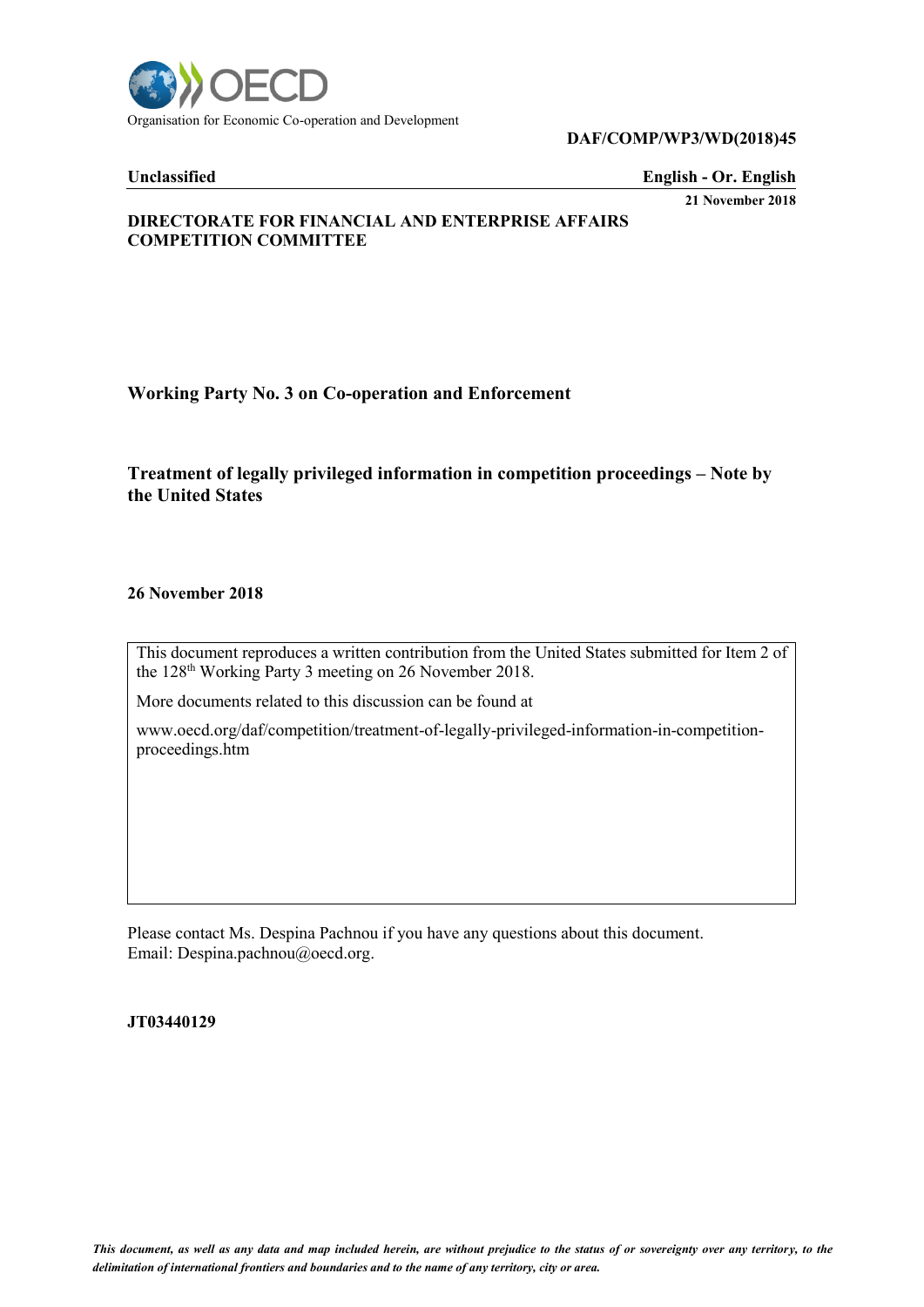# *United States*

1. The United States has long recognized the attorney-client privilege alongside several other means of protecting confidential material.<sup>1</sup> The privilege is grounded in the belief that to best exercise their legal rights and fulfill their legal duties, individuals must be able to confide in a legal expert who will vigorously defend their position. Absent the privilege, clients will be circumspect in what they tell their lawyers and when they tell them. Such circumspection undermines effective representation.<sup>2</sup>

2. In *U.S. v. Upjohn*, the U.S. Supreme Court explained that the purpose of privilege "is to encourage full and frank communication between attorneys and their clients, and thereby promote broader public interests in the observance of law and administration of justice. The privilege recognizes that sound legal advice or advocacy serves public ends and that such advice or advocacy depends upon the lawyer's being fully informed by the client."<sup>3</sup> The court further explained that the privilege protects "not only the giving of professional advice to those who can act on it, but also the giving of information to the lawyer to enable him to give sound and informed advice."<sup>4</sup>

3. As the U.S. legal system favors transparency, privileges, including the attorneyclient privilege, are usually narrowly applied. The person or entity asserting the privilege bears the burden of establishing that the circumstances warrant application of the privilege.<sup>5</sup>

4. There are four elements necessary to establish the attorney-client privilege. First, the person or entity asserting the privilege must be a client. Second, the person to whom the communication is made must be licensed as an attorney. Third, the communication must be intended to be confidential. And, fourth, the communication must be made for the purpose of seeking legal advice or representation. Responsive communications from an attorney to a client are privileged to the extent they would reveal the client's privileged communication.

 $\overline{a}$ 

<sup>&</sup>lt;sup>1</sup> These include the governmental deliberative process privilege, and perhaps most relevant, the attorney work product doctrine. This last protection serves to shield an attorney's mental impressions, opinions and legal conclusions from discovery by opposing counsel. Unlike the attorney-client privilege detailed in this submission, work product protection belongs to the attorney, not the client, and extends beyond material communicated to the client. The work product doctrine was established in the United States in *Hickman v. Taylor*, 329 U.S. 495 (1947), and is now codified in Federal Rule of Civil Procedure 26(b)(3).

<sup>2</sup> *See generally*, [https://www.justice.gov/opa/speech/deputy-assistant-attorney-general-roger](https://www.justice.gov/opa/speech/deputy-assistant-attorney-general-roger-alford-delivers-remarks-federal-commission)[alford-delivers-remarks-federal-commission.](https://www.justice.gov/opa/speech/deputy-assistant-attorney-general-roger-alford-delivers-remarks-federal-commission)

<sup>3</sup> 449 U.S. 383, 389 (1981).

<sup>4</sup> *Id.* at 390.

 $<sup>5</sup>$  Consequently, U.S. rules for civil proceedings require that the entity asserting the privilege "shall"</sup> make the claim expressly and shall describe the nature of the documents, communications, or things not produced or disclosed in a manner that, without revealing information itself privileged or protected, will enable other parties to assess the applicability of the privilege or protection." Fed. R. Civ. P. 26(b)(5)(A).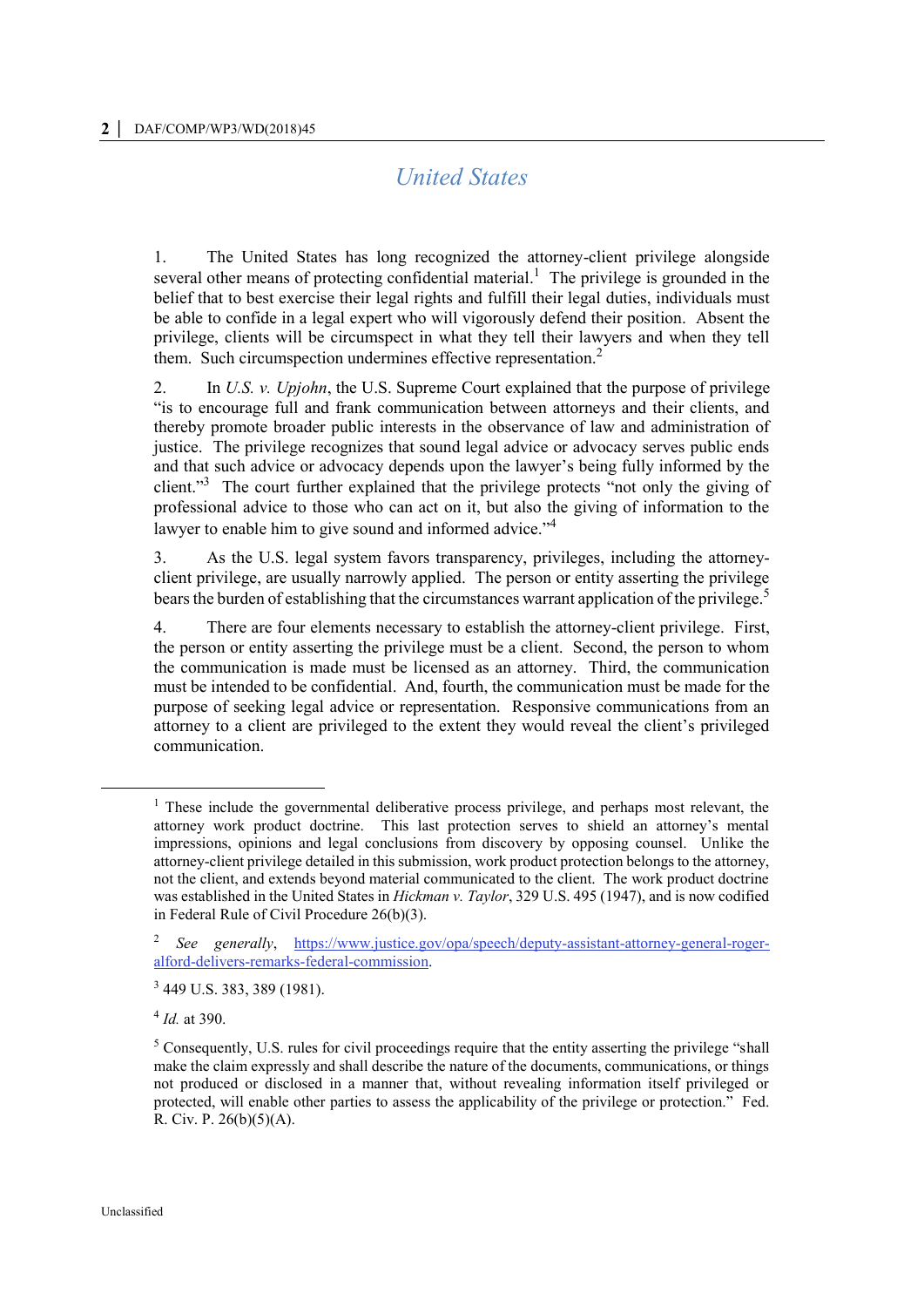5. The attorney-client privilege covers both oral and written communications between the client and the attorney and extends to memorializations of those communications. The privilege also covers confidential communications made for the purpose of retaining counsel. The privilege may extend to communications made in the presence of or shared with the attorney's paralegals and support staff.

6. The privilege does not, however, cover all communications or information shared between a client and attorney. Most obviously, the privilege does not cover communications where the client's primary purpose is not to seek legal advice or where the attorney is not providing such advice. Similarly, the privilege does not cover most communications that also involve third parties. Nor does the privilege encompass communicated facts obtained from other sources.<sup>6</sup>

7. The attorney-client privilege does not extend to advice that aids in the commission of illegal or fraudulent activity. Thus, the privilege does not shield communications in furtherance of ongoing or future criminal or fraudulent act, such as participating in a cartel. The privilege may, however, extend to discussions between attorney and client as to how to defend against allegations of criminal activity.

8. Attorney-client communications dealing with business matters may be covered by the privilege if their primary purpose is to seek or provide legal advice on those matters. However, when an attorney such as in-house counsel participates in business decisions, it is important to distinguish between communications that primarily give or solicit legal advice about a business issue and those communications about corporate matters, management decisions, or business advice. The former are protected; the latter are not.

9. The attorney-client privilege belongs to the client and therefore may be waived only by the client. Client waiver of the privilege may be express or implied (*i.e*., from actions suggesting that the client did not intend communications with an attorney to be confidential, such as conversations made in the presence of, or subsequently shared with, third parties). However, "inadvertent" disclosure of attorney-client information does not constitute a waiver of the privilege.<sup>7</sup>

10. The U.S. agencies will not specifically seek from parties during civil or criminal investigations information that is privileged under U.S. law. $8$  The agencies do require

<sup>7</sup> Federal Rule of Evidence 502(b) provides:

 $\overline{a}$ 

Disclosure of attorney-client communications when made in a federal proceeding or to a federal office or agency, does not operate as a waiver in a federal or state proceeding (i.e., the disclosure is considered inadvertent and thus not waived) if:

- 1. the disclosure is inadvertent;
- 2. the holder of the privilege or protection took reasonable steps to prevent disclosure; and
- 3. the privilege holder promptly took reasonable steps to rectify the error. . .

<sup>8</sup> This was most recently articulated in the competition chapter of the United States, Mexico and Canada Agreement (USMCA), in which the signatories specifically committed to recognize the attorney-client privilege. The USMCA requires the respective competition authorities to treat as privileged "lawful confidential communications between the counsel and the person if the

<sup>&</sup>lt;sup>6</sup> This means that a document created by or received from a third party that the client shares with an attorney while seeking legal advice does not thereby become privileged. Similarly, a company cannot protect its own documents from discovery merely by disclosing them to counsel while seeking legal advice.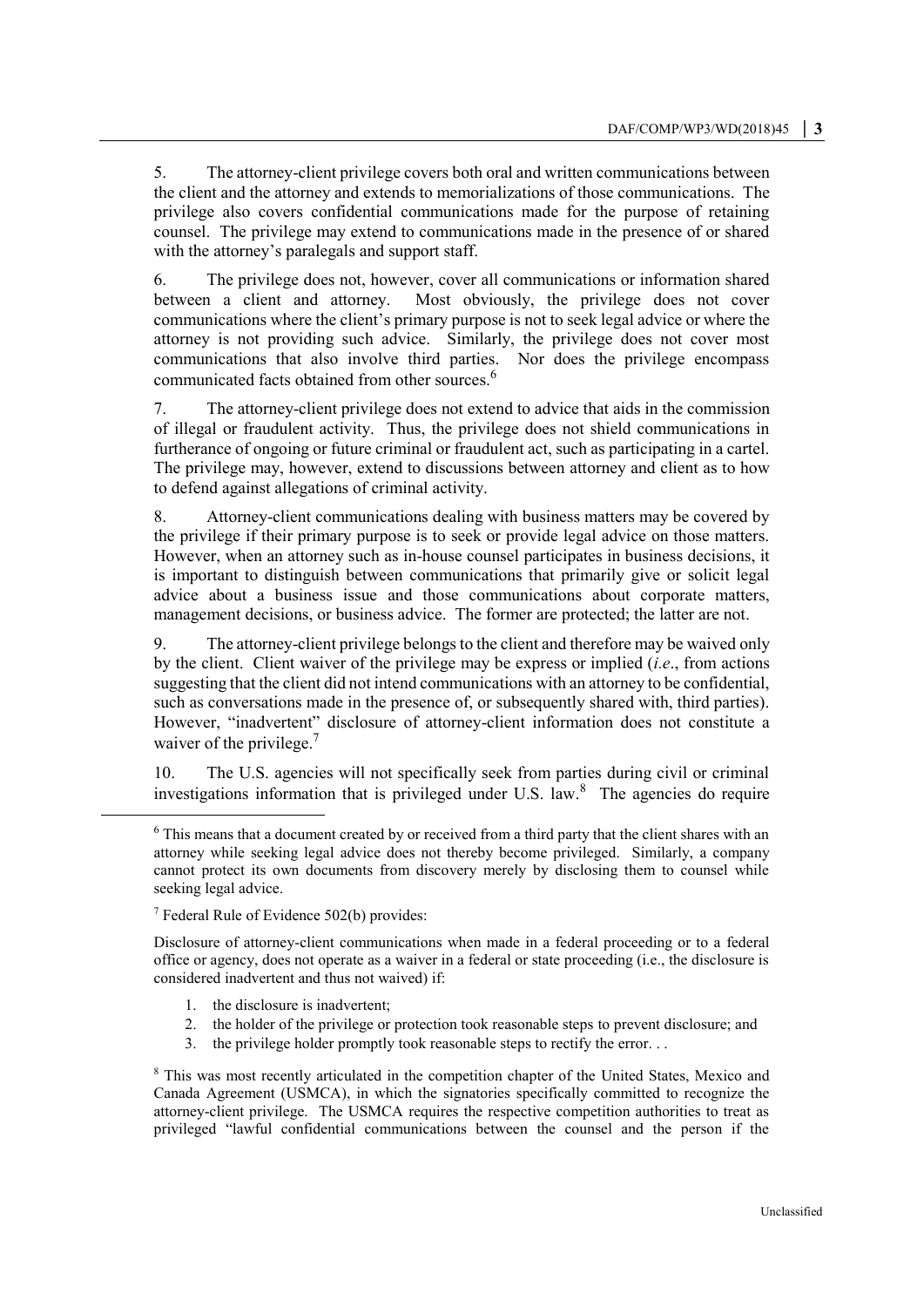#### **4 │** DAF/COMP/WP3/WD(2018)45

parties that withhold otherwise responsive materials pursuant to a claim of privilege to provide a privilege log that identifies the materials withheld and the privilege providing the basis for withholding. This preserves ability of requesting the agency to challenge the parties' asserted privilege.<sup>9</sup>

11. In the absence of any claim of privilege or of inadvertent disclosure by the parties, agencies generally assume that they are free to examine and use documents produced, even if the disclosed information bears markings suggesting privilege (such as being stamped "confidential"). It is the disclosing party's job to screen for privileged materials and to withhold documents that should not be produced. Companies can and do disclose privileged materials when it serves their interests. In some instances, firms affirmatively decide not to conduct a privilege screen prior to producing materials to the agencies.

12. U.S. agencies may, nonetheless, receive material they believed to be covered by privilege, for example, when it appears to be clear on its face that a document is privileged or when a party has provided timely notification that privileged materials were inadvertently provided. In such instances, agencies will promptly return, sequester, or destroy the information. The agencies will not use the information until the claims are resolved. $10$ 

13. U.S. agencies may not immediately return produced documents subsequently claimed to be privileged and inadvertently produced in circumstances where agency staff has already read or used document. In such instances, the agency must then decide how to resolve the privilege issue. The usual method is for the staff to send the allegedly privileged documents to one or more agency attorneys not on the investigative or trial staff (also known as filter attorneys or a taint team) to be screened for privilege.

14. Filter teams also may be used to screen material seized during execution of a search warrant related to a potential criminal violation of the U.S. antitrust laws. If material seized includes potentially privileged documents, the Department of Justice will make a full copy set for review by the company from which the materials were seized and give the company time to review and provide privilege designations. DOJ will then pull the privileged documents from the seized material and return them to the company.

15. The use of a filter attorney does not eliminate the possibility of judicial involvement. If the screening/reviewing attorney and the party who produced the documents disagree as to the characterization of a document, Federal Rule of Civil Procedure  $26(b)(5)(B)$  provides for the documents to be produced to the court for a

 $\overline{a}$ 

communications concern the soliciting or rendering of legal advice. . . "  $(21.2.2c(ii))$ , and to not disclose, subject to applicable legal exceptions, privileged information obtained during investigations and reviews (21.2.3).

<sup>&</sup>lt;sup>9</sup> Thus, U.S. practice is consistent with the ICN's guidance regarding requesting and handling of privileged information. See ICN Guidance on Investigative Process, Sections I.2.2.1 and VI.12, *available at* [http://www.internationalcompetitionnetwork.org/uploads/library/doc1146.pdf.](http://www.internationalcompetitionnetwork.org/uploads/library/doc1146.pdf)

 $10$  U.S. agency practice regarding inadvertent productions tracks that dictated by the Rules of Civil Procedure  $26(b)(5)(b)$ , which provides that after being notified privileged materials were inadvertently produced "a party must promptly return, sequester, or destroy the specified information and any copies it has; must not use or disclose the information until the claim is resolved; must take reasonable steps to retrieve the information if the party disclosed it before being notified. . . ."